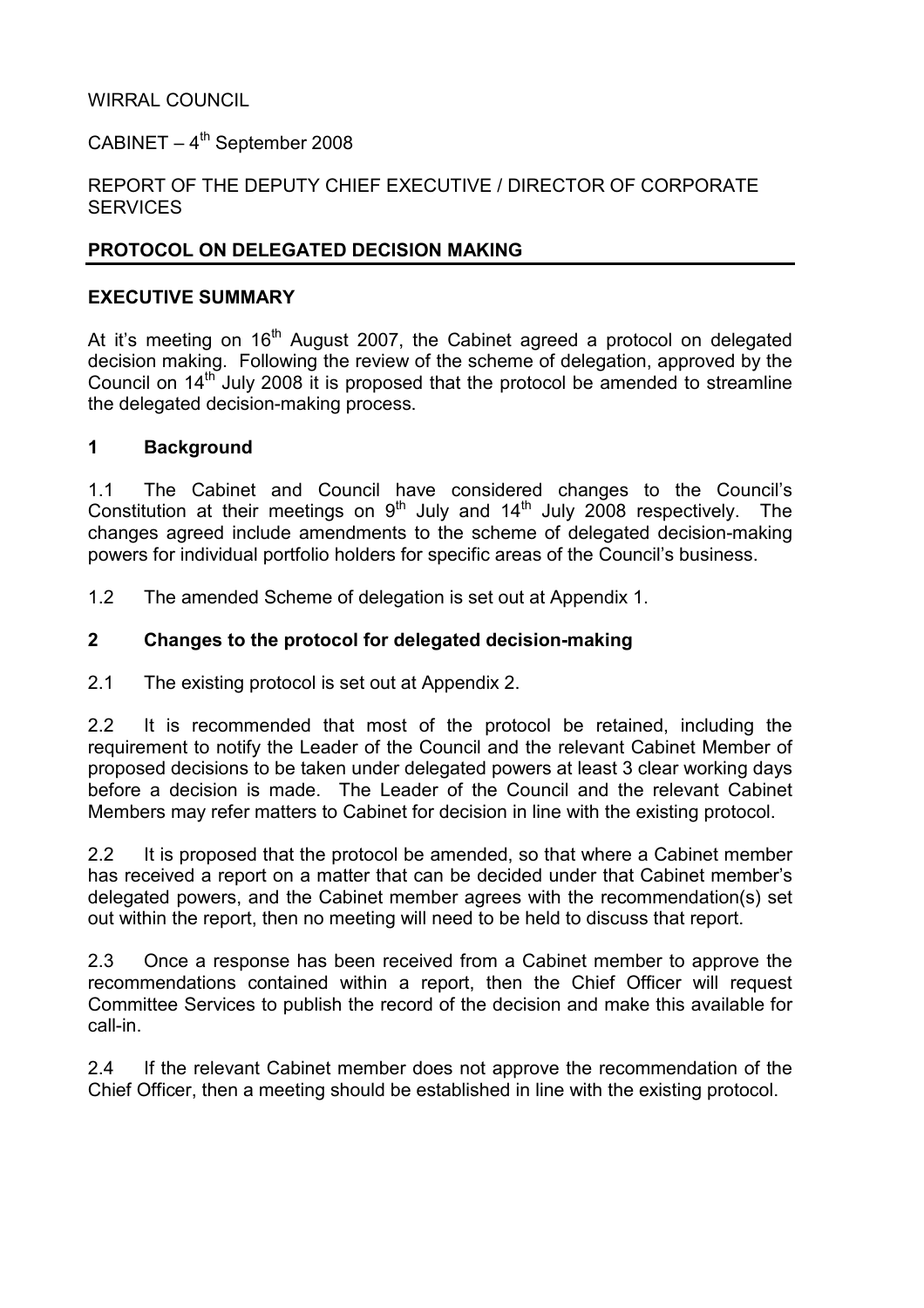# 3 Financial implications

There are no financial implications.

# 4 Staffing implications

There will be reduced staffing implications for Legal and Member Services.

# 5 Equal opportunities implications

There are no equal opportunity implications.

# 6 Community safety implications

There are no community safety implications.

# 7 Local Agenda 21 implications

There are no Local Agenda 21 implications.

# 8 Planning implications

There are no planning implications.

# 9 Anti-poverty implications

There are no anti-poverty implications.

# 10 Social inclusion implications

There are no social inclusion implications.

# 11 Background Papers

The Council's Constitution was used to prepare this report.

# RECOMMENDATION

That the protocol for delegated decision making be amended as set out above.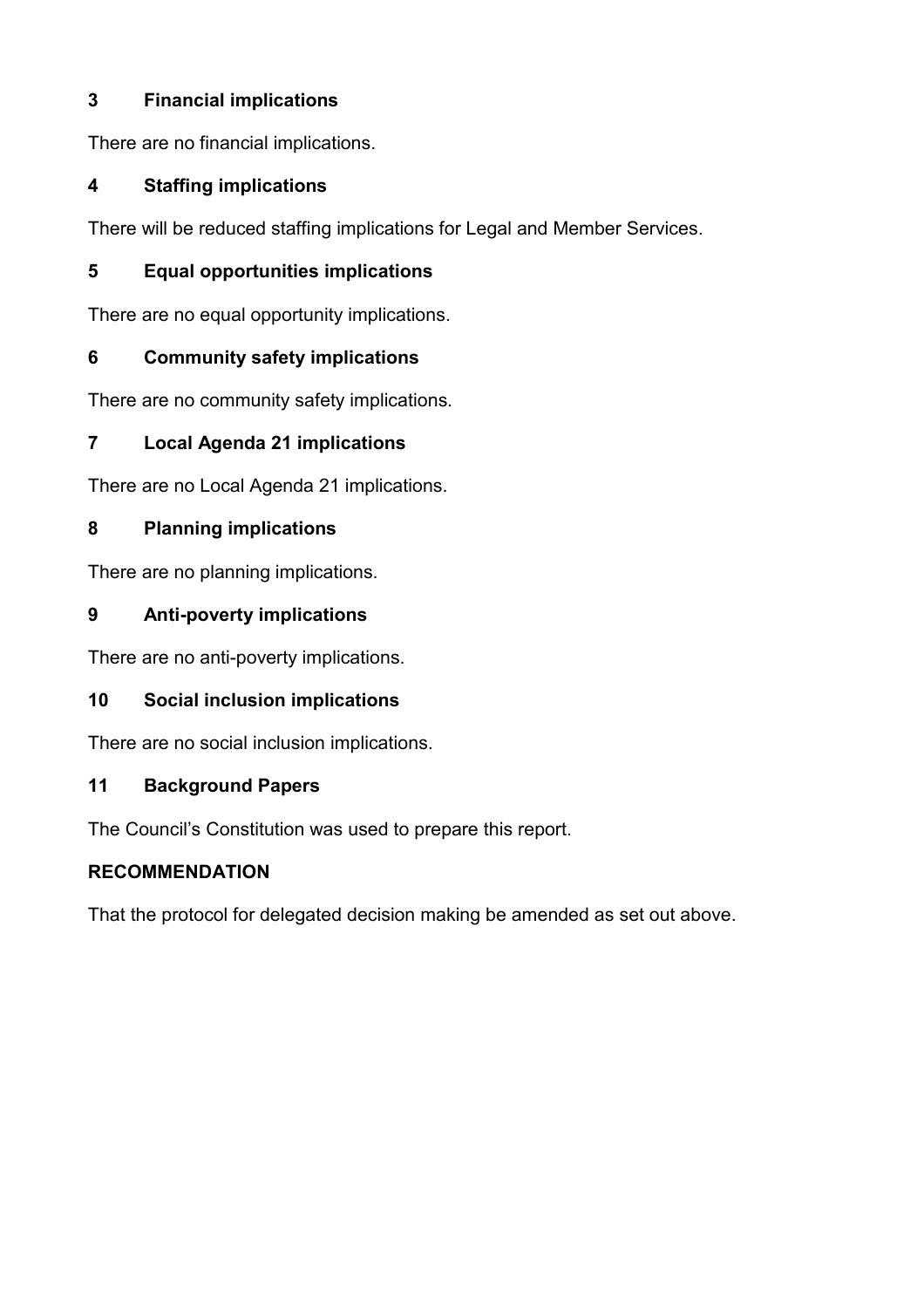### DELEGATION OF FUNCTIONS TO INDIVIDUAL CABINET MEMBERS All Cabinet Members within their own Portfolio

- (i) Approval of those matters where the recommendation is simply to note the report.
- (ii) Approval of the appointment of consultants up to the value of £50,000.
- (iii) Approval of the Council's formal response to Government consultation documents.
- (iv) Approval of the extension of contracts for a maximum of up to 2 years, where such an extension was an option in the original contract in consultation with the departmental Director and the Director of Finance.
- (v) Acceptance of tenders below £750,000 for capital works, where the tender is the lowest price, the tender complies with all the price, quality, safety, sustainability and any other criteria set out in the tender document; and the tender value is below the figure set out in the relevant budget.
- (vi) Approval of additional or replacement items for the current year's Capital Programme, where the amount of the estimate does not exceed £100,000 and does not increase the overall total of the Departmental Capital Programme.
- (vii) The award of contracts of up to 3 years, where the contract value is less than £750,000, where the tender is the lowest price the tender complies with all the price, quality, safety, sustainability and any other criteria set out in the tender document; and the tender value is below the figure set out in the relevant budget.

## Finance and Best Value

(i) Power to write off debts up to £10,000, in consultation with the Director of Finance.

## Corporate Resources

- (i) The disposal of surplus land, buildings and other assets up to the value of £250,000 by sale or lease.
- (ii) The purchase or lease of land, buildings and other assets up to a value of £250,000.
- (iii) The removal of restrictive covenants on land, in consultation with the Director of Corporate Services, where the increase in land value as a result is less than £250,000.
- (iv) To designate attendances at conferences, training events, meetings and seminars as an approved duty.

## Children's Services and Lifelong Learning

- (i) Appointments to serve on the Parental Appeals Panel.
- (ii) Approval of applications to the Prudential Borrowing Financial Support Fund up to a maximum of £20,000.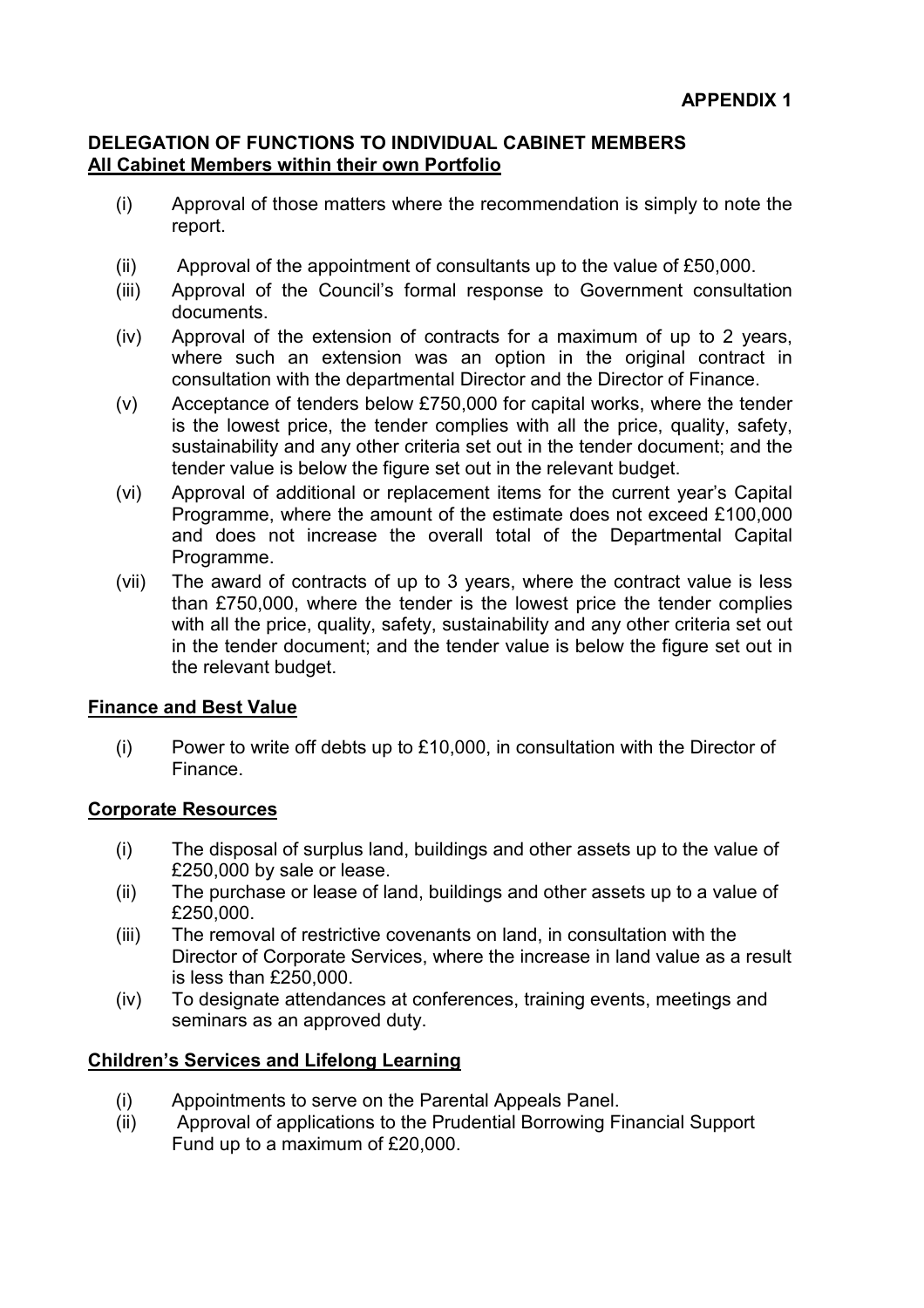### Streetscene and Transport Services

- (1) To approve the recommendation of the Streetscene and Transport Services Overview and Scrutiny Committee in connection with all proposed highway and traffic management matters, as set out below, to which objections have been lodged and where he/she agrees with the recommendation:-
	- (a) All highway and traffic management matters governed by the Road Traffic Regulation Act 1984, whether subject to a Traffic Regulation Order or otherwise, including (but not limited to) the following:
		- i. waiting and parking restrictions;
		- ii. speed limits;
		- iii. one way traffic orders;
		- iv. weight limits;
		- v. prohibiting or restricting the use of heavy commercial vehicles;
		- vi. signalised and non signalised pedestrian/cycle/horse crossings;
		- vii. provision of off street parking and parking on roads ,footpaths, pavements and verges
		- viii. traffic signs and traffic signals.
		- ix. Bus lanes and taxi ranks
		- x. Siting of street furniture
- (2) To approve the recommendation of the Streetscene and Transport Services Overview and Scrutiny Committee in connection with all proposed highway and traffic management matters, as set out below, to which objections have been lodged and where he/she agrees with the recommendation:-
	- (a) All highway and traffic management matters governed by the Highways Act 1980 including (but not limited to) the following:
		- i. road humps;
		- ii. traffic calming speed reducing measures;
		- iii. improvement lines for road widening;
		- iv. cycle tracks.
- (3) To approve the winter maintenance arrangements.

### Regeneration and Planning Strategy

- (i) Approval of the recommendations of the Wirral Waterfront Partnership Board up to the value of £250,000.
- (ii) Approval of requests for grants from the Wirral Investment Fund up to a value of £50,000.

### Community and Customer Engagement

(i) Approval of the recommendations of Area Forums (other than the one which the Cabinet Member is also a member) for spending of CIF and other similar funds.

Notwithstanding any of the above, Chief Officers may, if they believe it is in the Council's best interests, recommend to their portfolio holder that a report be taken out of delegation and placed on the Cabinet Agenda for approval or debate. Chief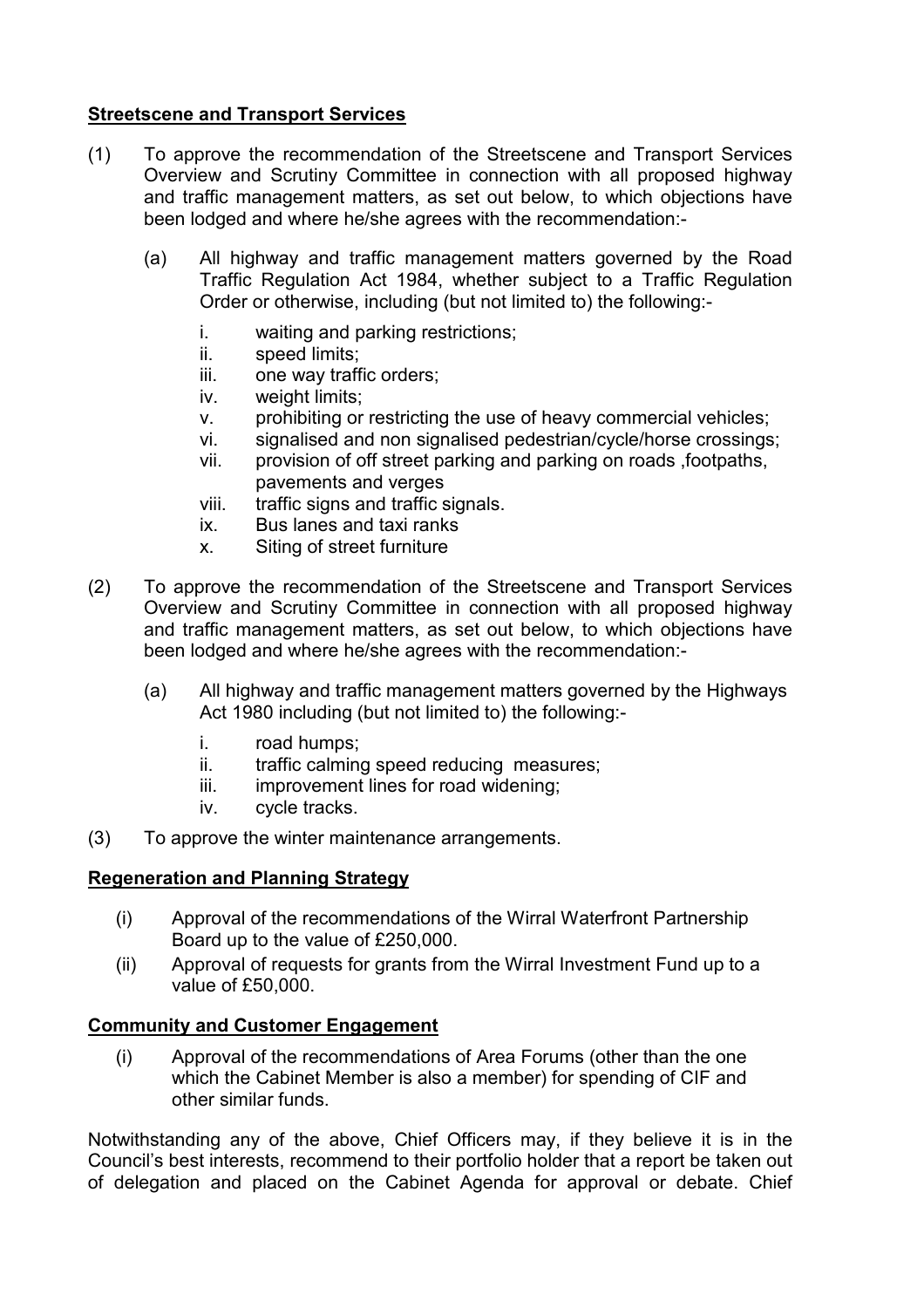Officers should be mindful when doing so of the need to reduce the number of reports going to Cabinet.